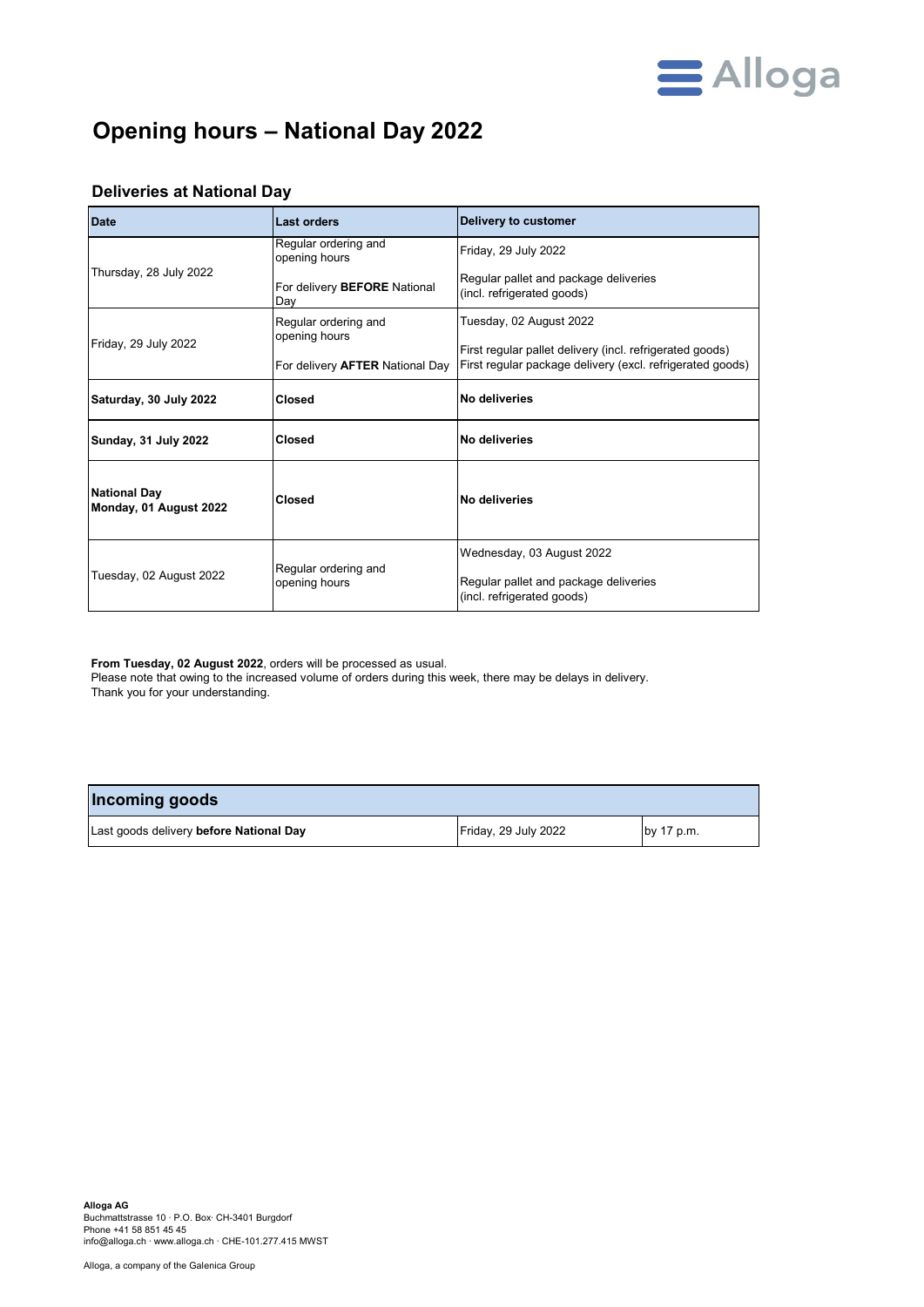

## **Mailing of reports**

Mailing of automated reports from our IP:

| <b>Date</b>                                   | <b>Mail of reports</b>                                                                                               |  |
|-----------------------------------------------|----------------------------------------------------------------------------------------------------------------------|--|
| <b>National Day 2022</b>                      |                                                                                                                      |  |
| Friday, 29 July 2022                          | Regular mailing                                                                                                      |  |
| Saturday, 30 July 2022                        | No mailing of reports. No processing of inbounds and outbounds.                                                      |  |
| Sunday, 31 July 2022                          | No mailing of reports. No processing of inbounds and outbounds.                                                      |  |
| <b>National Day</b><br>Monday, 01 August 2022 | No mailing of reports. No processing of inbounds and outbounds.                                                      |  |
| Tuesday, 02 August 2022                       | Daily and weekly reports will be sent out with data from 29 July 2022.<br>Regular mailing of inbounds and outbounds. |  |
| Wednesday, 03 August 2022                     | Regular mailing                                                                                                      |  |

**Since no data will be processed on the following days, there will also be no end-of-day processing:**

 **- Monday, 01 August 2022**